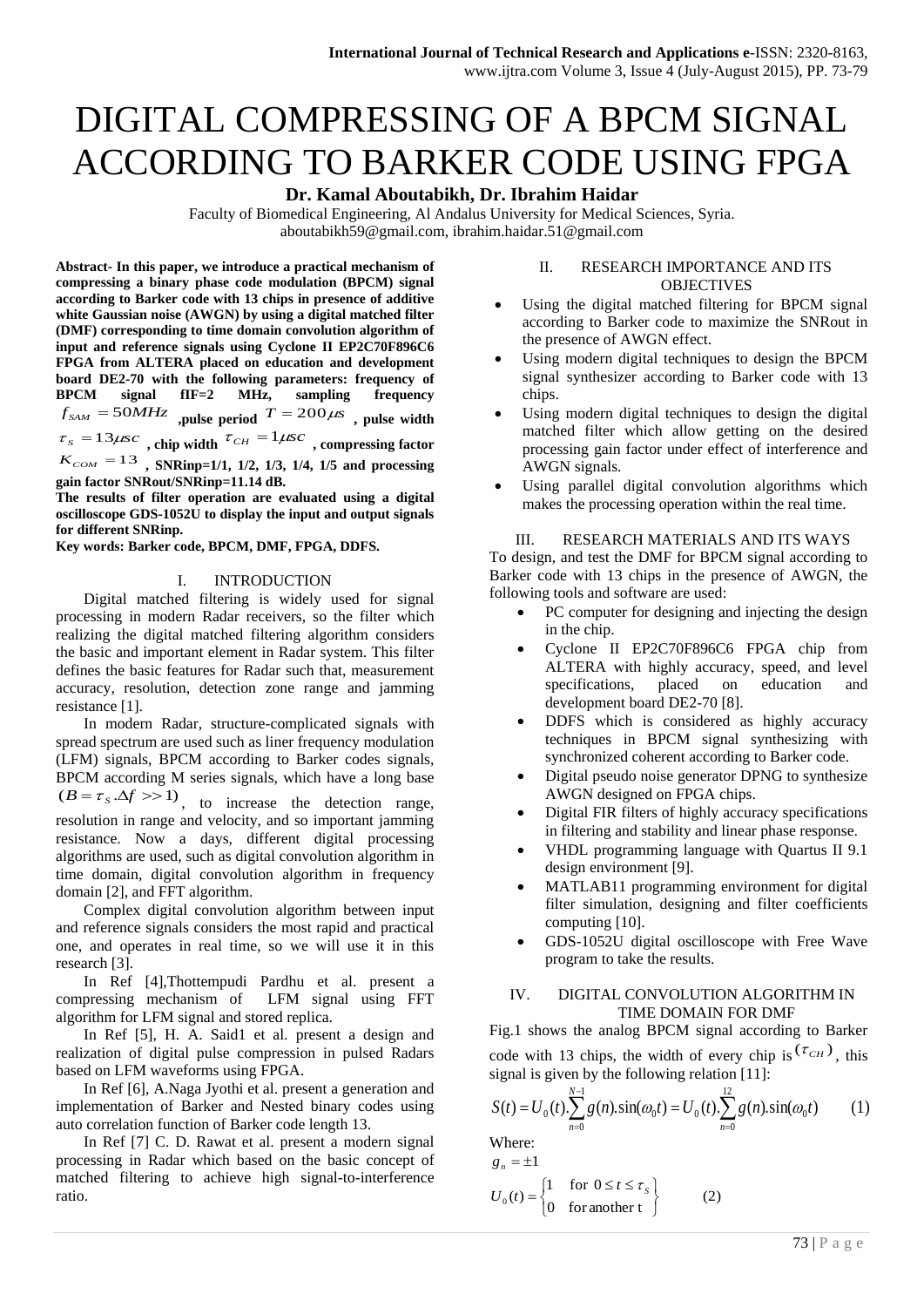For  $g(n) = +1$ , the initial phase for  $S(t)$  signal equals (0) and for  $g(n) = -1$ , the initial phase for  $S(t)$  signal equals to as shown in Fig.1.

The response of DMF can be represented according to convolution function in time domain by the following relation [12]:

$$
Y(n) = \sum_{m=0}^{M-1} \{S(n-m).g(m)\} = \sum_{m=0}^{12} \{S(n-m).g(m)\}
$$
(3)  
\n
$$
\frac{\left|\bigwedge_{g(m)}^{M}\bigwedge_{g(m)}^{M}\bigwedge_{g(m)}^{M}\bigwedge_{g(m)}^{M}\bigwedge_{g(m)}^{M}\bigwedge_{g(m)}^{M}\bigwedge_{g(m)}^{M}\bigwedge_{g(m)}^{M}\bigwedge_{g(m)}^{M}\bigwedge_{g(m)}^{M}\bigwedge_{g(m)}^{M}\bigwedge_{g(m)}^{M}\bigwedge_{g(m)}^{M}\bigwedge_{g(m)}^{M}\bigwedge_{g(m)}^{M}\bigwedge_{g(m)}^{M}\bigwedge_{g(m)}^{M}\bigwedge_{g(m)}^{M}\bigwedge_{g(m)}^{M}\bigwedge_{g(m)}^{M}\bigwedge_{g(m)}^{M}\bigwedge_{g(m)}^{M}\bigwedge_{g(m)}^{M}\bigwedge_{g(m)}^{M}\bigwedge_{g(m)}^{M}\bigwedge_{g(m)}^{M}\bigwedge_{g(m)}^{M}\bigwedge_{g(m)}^{M}\bigwedge_{g(m)}^{M}\bigwedge_{g(m)}^{M}\bigwedge_{g(m)}^{M}\bigwedge_{g(m)}^{M}\bigwedge_{g(m)}^{M}\bigwedge_{g(m)}^{M}\bigwedge_{g(m)}^{M}\bigwedge_{g(m)}^{M}\bigwedge_{g(m)}^{M}\bigwedge_{g(m)}^{M}\bigwedge_{g(m)}^{M}\bigwedge_{g(m)}^{M}\bigwedge_{g(m)}^{M}\bigwedge_{g(m)}^{M}\bigwedge_{g(m)}^{M}\bigwedge_{g(m)}^{M}\bigwedge_{g(m)}^{M}\bigwedge_{g(m)}^{M}\bigwedge_{g(m)}^{M}\bigwedge_{g(m)}^{M}\bigwedge_{g(m)}^{M}\bigwedge_{g(m)}^{M}\bigwedge_{g(m)}^{M}\bigwedge_{g(m)}^{M}\bigwedge_{g(m)}^{M}\bigwedge_{g(m)}^{M}\bigwedge_{g(m)}^{M}\bigwedge_{g(m)}^{M}\bigwedge_{g(m)}^{M}\bigwedge_{g(m)}^{M}\bigwedge_{g(m)}^{M}\bigwedge_{g(m)}^{M}\bigwedge_{g(m)}^{M}\bigwedge_{g(m)}^{M}\bigwedge_{g(m)}^{M}\bigwedge_{g(m)}^{M}\bigwedge_{g(m)}^{M}\bigwedge_{g(m)}^{M}\bigwedge_{g(m)}^{M}\bigwedge_{g(m)}^{M}\bigwedge_{g(m)}^{M}\bigwedge_{
$$

## **Fig. 1: BPCM signal according to Barker code with 13 chips**

<u>UUUUUUUWUUUUUWU</u>

Fig.2 shows the pulsed signal U(t) of  $(\tau_s)$  width and T time period, where this pulse is replaced by the constant Barker code from pulse to pulse of length M=13 chips and every chip is  $(\tau_{CH} = 1 \mu s c)$  width, then this code is changed to a reference signal consists of  $g(n)$  functions with -1, +1 values which used then coefficients to the DMF.

Fig.3 shows the digital convolution algorithm diagram between the input signal and the reference signal of 13 length, it consists of 13 digital delay lines DD by amount of one chip width and of 13 shift registers RAM to record the values of g(n) function.



**Fig. 2: Barker code of 13 chips and g(n) signals within the pulse width**



Fig. 3: Time convolution algorithm  $Y(n)$  for input and **reference signals with length M=13**

Fig.4 shows the studied diagram of DMF for a convolution algorithm in time domain [3]. It consists of :

- Direct digital frequency synthesizer (DDFS) to create the BPCM signal according to 13 chips Barker code[13].
- Digital pseudo-noise generator (DPNG) to synthesize AWGN signal [14].
- DMF with digital convolution algorithm in time domain of compressing factor 13.
- Two DAC of 8 bits to convert the signal from digital to analog form , before filtering (DAC1) and after filtering (DAC2).
- PC to link DE2-70 through USB port to inject the design in Cyclone II EP2C70F896C6 FPGA chip [8].
- Digital oscilloscope GDS-1052U with USB port for taking the input and output signal figures of DMF in time domain for different cases of SNR inp.

This research is carried out for the BPCM signal according to 13 chips Barker code and DMF of the following specification.



**Fig. 4: The research and studying diagram for DMF**

## V. BPCM SIGNAL ACCORDING TO 13 CHIPS BARKER CODE SPECIFICATIONS

- Processing is done at fIF=2 MHz.
- Modulation type is BPSK according to 13 chips Barker code.

• Sampling frequency is:  $f_{SAM} = 50 MHz$ ,  $T_{SAM} = 0.02 \mu s = 20 ns$ 

- Pulse width before compressing is:  $\tau_s = 13 \mu s$ , with  $\tau_{CH} = 1 \mu s$  for each chip.
- Pulse width after compressing is :  $\tau_{COM} = 1 \mu s$ , and this equals to one chip width ( $\tau_{CH} = 1 \mu s$ ).
- Number of samples (reference signal length):  $M = \tau_s / \tau_{CH} = 13/1 = 13$
- Pulse period is :  $T = 200 \mu s$ .
- Delay step is:  $\delta \tau = T_{sAM} = 20 n s c$ .
- Number of delay stages for one chip is DD and given by the following relation:

$$
\tau_{CH} = D_D T_{SAM} \Rightarrow D_D = \frac{\tau_{CH}}{T_{SAM}} = \frac{1}{20.10^{-3}} = 50
$$
 (4)

Every delay stage consists of 50 parallel shift registers (lpm shiftreg0…..lpm shiftreg49) with 8bits, all delay stages connected serially according to Fig. 5.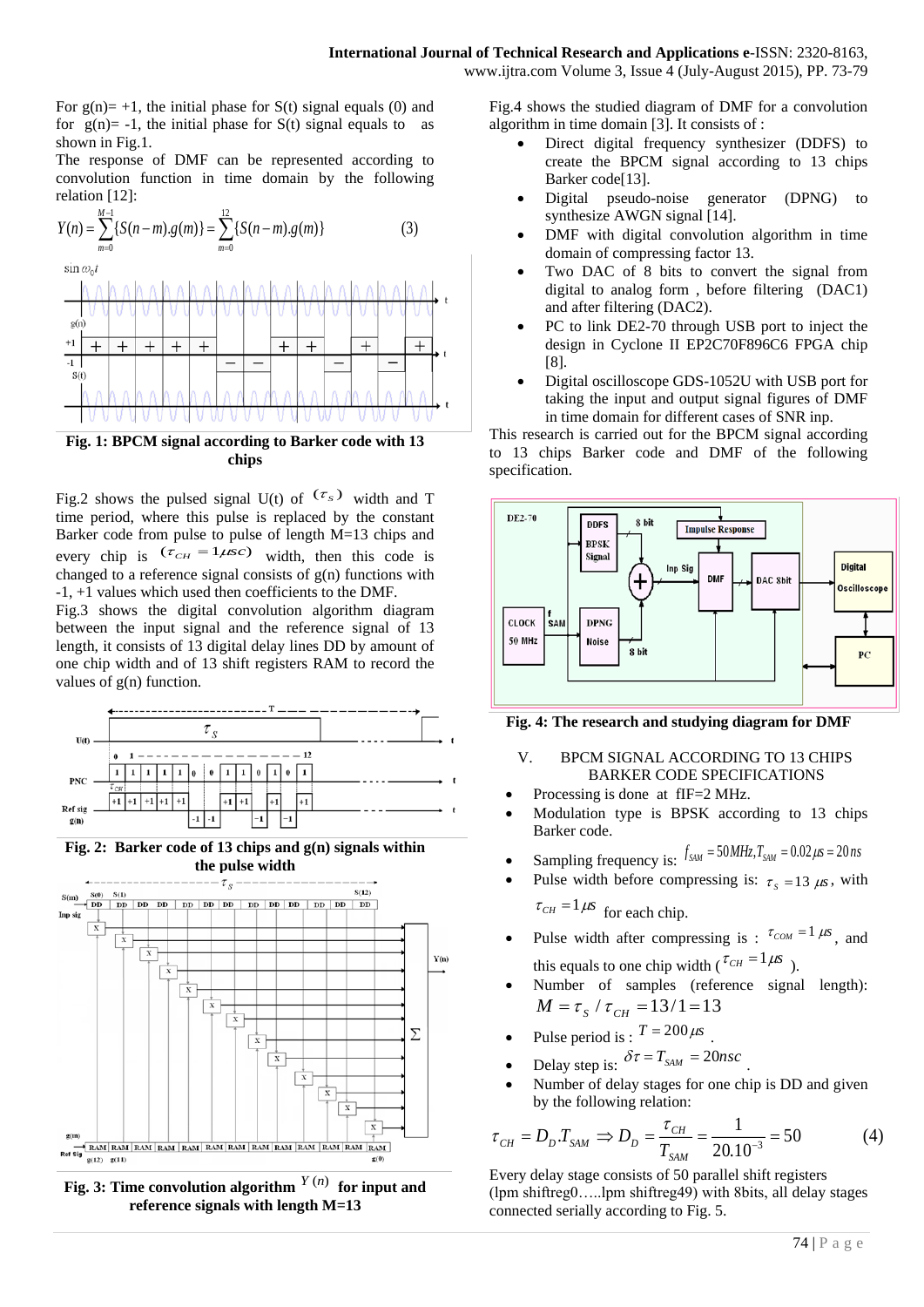-Signal base is :  $B = \Delta f \cdot \tau_s = (M / \tau_s) \cdot \tau_s = M = 13$ . -Compressing factor is:  $K_{COM} = \tau_s / \tau_{COM} = 13$ . 竿 Ipm shiftreg Ipm shiftreg Ipm\_shiftreg45 **GLOC** OUTPUT(7.0)



 Algorithm for generating Barker code with 13 chips shown in Fig.6 where the value of (decimal value 7989 or binary value 1111100110101 ) stored

in serial-parallel shift register as an initial value for shifting and Barker code of 13 chips which constant from pulse to pulse according to Fig.7 .



**Fig. 6 Algorithm generation for Barker code with 13 chips**



**Fig. 7: Barker code signal of 13 chips during pulse width duration**

 Algorithm for generating BPCM shown in Fig .8 where using DDFS with code frequency for fIF=2 MHz given by the following relation:

$$
X_{\varphi 1} = \frac{2^n \varphi}{2\pi} \tag{6}
$$

$$
L_{f_{IF}} = \frac{2^n . f_{IF}}{f_{SAM}} = \frac{2^{32} * 2}{50} = 171798692
$$
 (5)

and code phase (00,1800) for BPCM using DDFS given by the following relation:

**CODE PHASE** 
$$
0 = X_{\varphi 0} = \frac{2^n \cdot \varphi}{2\pi} = 0
$$
  
\n**CODE PHASE**  $180 = X_{\varphi 1} = \frac{2^n \cdot \pi}{2\pi} = \frac{2^n}{2}$ 

| Barker Code       |                              |             |
|-------------------|------------------------------|-------------|
| Phase             |                              |             |
| <b>⊃ode Phase</b> | $-32$<br>2147483648<br><br>۰ | n32 n<br>юQ |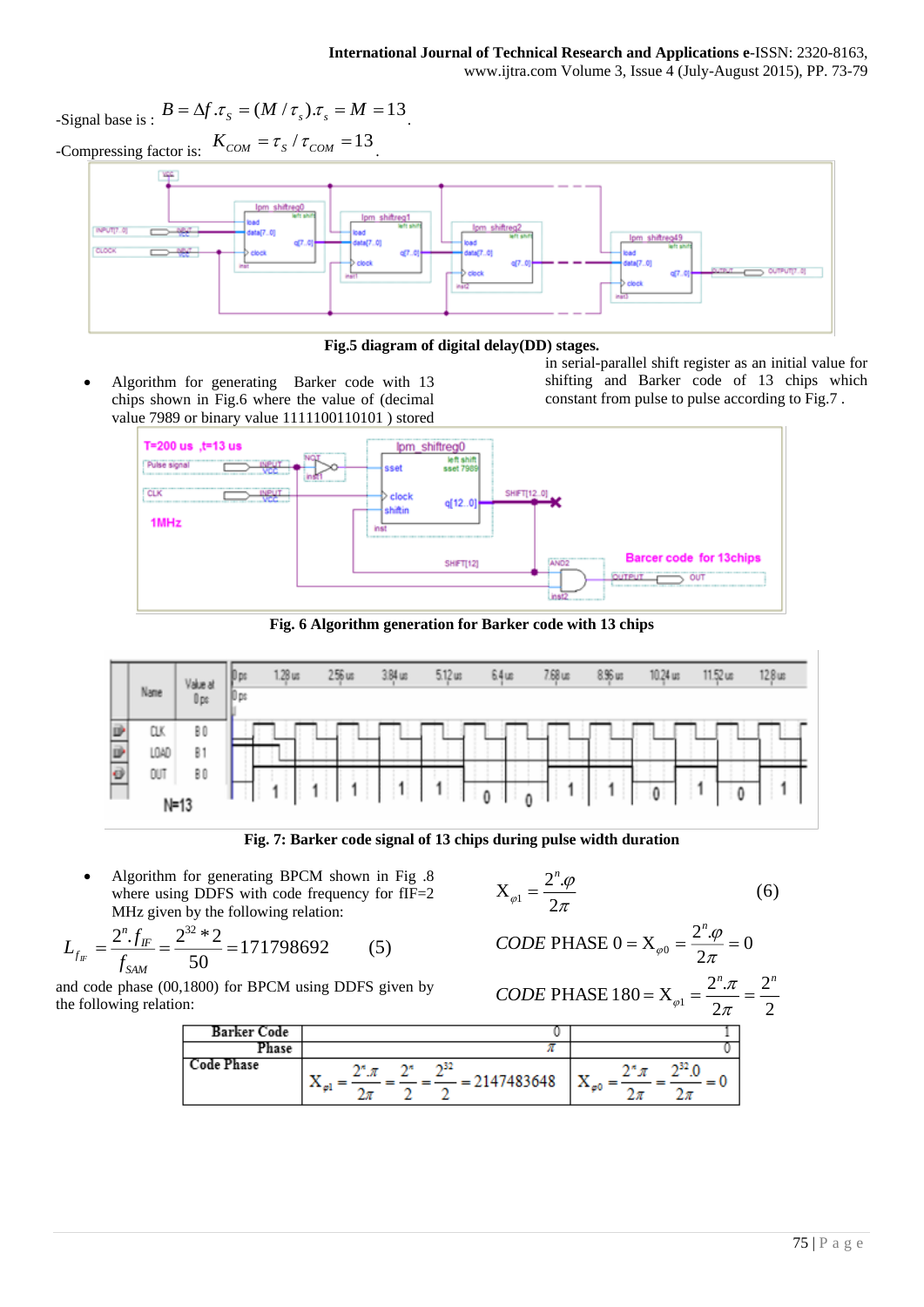## **International Journal of Technical Research and Applications e**-ISSN: 2320-8163,

www.ijtra.com Volume 3, Issue 4 (July-August 2015), PP. 73-79



**Fig. 8 Algorithm generation for BPCM signal using DDFS**

- $\bullet$  $SNR_{I\!N\!P} = 1/1, 1/2, 1/3, 1/4, 1/5$
- Number of radio signal periods during the pulse width is:

$$
N_{PER} = \tau_s / T_F = \tau_s . F_F \Rightarrow N_{PER} = 1 \times 2 = 2 \tag{7}
$$

Where:  $T_{IF} = 1/F_{IF}$  the high frequency signal period for BPCM.

## VI. DMF SPECIFICATIONS

- Length of processing word for input signal is signed 8 bits.
- Number of digital multipliers is 13 with 8x3 bits.
- Number of shift registers number is 650 with 8 bits.
- Number of adder inputs is 13 with 11 bits for each one and one output with 14bits.
- Different logic and mathematic operations (AND, NOT, XOR, etc).
- Capacity of the used memory for filter confections is : 2x13 bits.
- Capacity of the used memory for DDFS BPCM is: 10KB.
- Filter order is N=M-1=13-1=12.
- Filter coefficients, where every coefficient equals to  $(+1)$  or  $(-1)$ :

 $g_5 = -1, g_4 = +1, g_3 = +1, g_2 = +1, g_1 = +1, g_0 = +1$  $g_{12} = +1, g_{11} = -1, g_{10} + 1, g_{9} = -1, g_{8} = +1, g_{7} = +1, g_{6} = -1,$ 

- Processing algorithm: digital convolution algorithm in time domain on-line.
- Input data flow speed 8bit every 20 ns:

## 8x50x1000000/(8x1024x1024)=48 MBPRS

-Processing speed is 13 multiplying, adding, shifting and conversion operations through 20 ns which equal  $13x50x1000000=650000000$  operations per second  $=650$ million operations per second by using parallel processing (adding, shifting, multiplying, and dividing 13 digital samples with 8-bits length through one period for sampling pulses, that is, 20ns), this equivalent to 650 MHz processor clock frequency, so the processing is done simultaneously on-line.

-Processing gain at the filter output is:

$$
K_{MF} = \tilde{M} = \text{SNR}_{out} / \text{SNR}_{inp} \tag{8}
$$

$$
K_{MF}(dB) = 10\log M = 10\log 13 = 11dB
$$
  
And it is possible to develop it up to 36 dB.

And it is possible to develop it up to 36 dB.

Fig.9 shows a digital convolution algorithm with  $M=13$  in case of constant signal (Barker code is constant for all pulses), so the filter coefficients  $g(0)$ .... $g(12)$  of values (+1) or (-1) are fed to the first inputs of the multipliers ,the delayed samples with  $\tau_{CH} = 1 \mu s c$  are fed to the second inputs of the same multipliers.

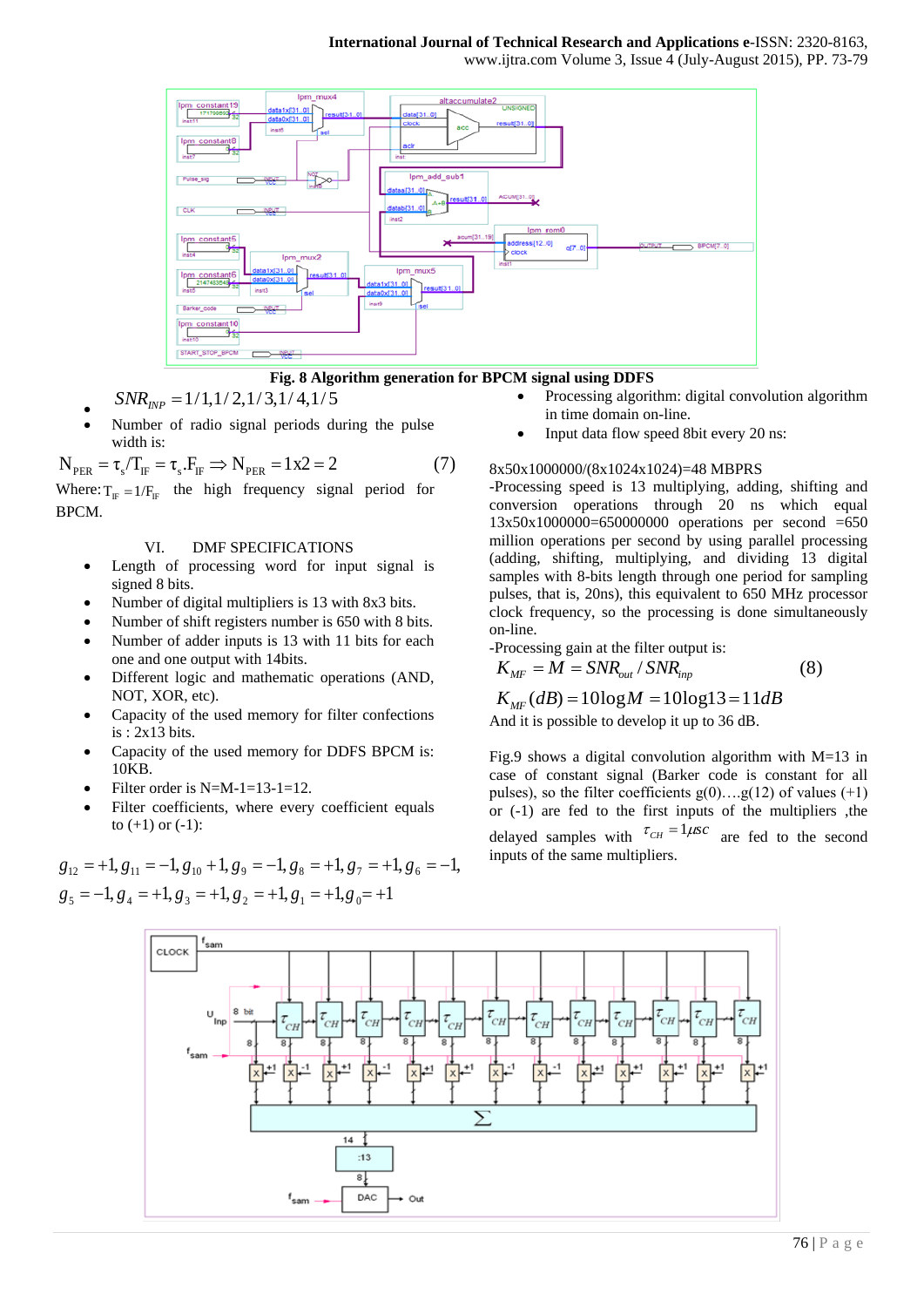## **Fig. 9: digital convolution algorithm for DMF in time domain of length M=13**<br>DESIGN RESULTS OF THE DMF

## VII. PRACTICAL DESIGN RESULTS OF THE DMF FOR THE BPCM SIGNAL ACCORDING TO BARKER CODE

The practical design results in time domain for input and output signals of the DMF were taken by digital oscilloscope of type GDS-1052U.

Fig.10 shows on channel1 of the oscilloscope the radio pulse signal without phase coding and on channel2 the modulation pulse signal.



**Fig. 10: pulse modulation signal**

Fig.11 shows on channel1 of the oscilloscope the BPCM signal according to Barker code of 13 chips and on channel2 the modulation Barker code.



**Fig. 11: BPCM signal according to Barker code 0f 13 chips**

Fig.12 shows on channel1 of the oscilloscope the radio pulse signal without binary phase coding which applied on DMF input and on channel2 the same signal is shown for the DMF output. We note from this figure, that the filter output signal is nearly zero concerning that the designed DMF is suitable for the BPCM signal according to Barker code of 13 chips.



**Fig.12: the input and output of the DMF for pulse modulation signal**

Fig.13 shows on channel1 of the oscilloscope the radio pulse signal of BPCM according to Barker code of 13 chips without AWGN effect which applied on the DMF input and on channel2 the same signal is shown for the DMF output. We note from this figure, that the pulse was compressed on the filter output by 13 concerning that the filter is designed especially for this signal.



**signal according to Barker code of 13 chips without AWGN signal effect**

Fig.14 shows on channel1 of the oscilloscope the radio pulse signal of BPCM according to Barker code of 13 chips under the effect of AWGN of SNR inp=1/1, which applied on the DMF input and on channel2 the same signal is shown for the DMF output. We note from this figure, that the pulse was compressed on the filter output by 13 concerning the filter is designed for this signal and it may possible to filter the signal with level less than the previous case because of AWGN existence with SNR inp=1/1.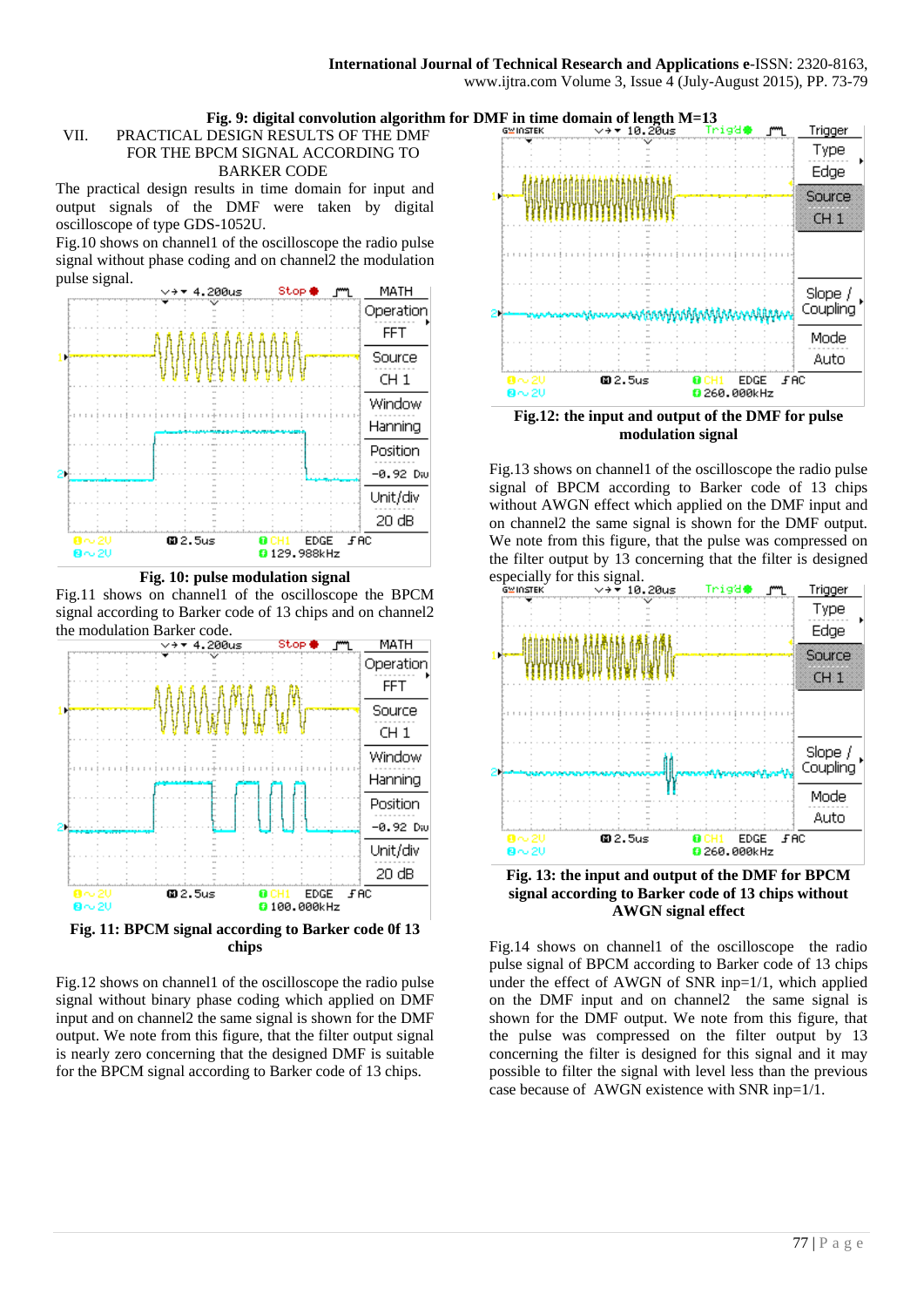## **International Journal of Technical Research and Applications e**-ISSN: 2320-8163,

www.ijtra.com Volume 3, Issue 4 (July-August 2015), PP. 73-79



**Fig. 14: the input and output signals of the DMF for the BPCM signal according to Barker code of 13 chips due to SNR inp=1/1**

Fig.15 shows on channel1 of the oscilloscope the radio pulse signal of BPCM according to Barker code of 13 chips the under effect of AWGN of SNR inp=1/2, which applied on the DMF input and on channel2 the same signal is shown for the DMF output. We note from this figure, that the pulse was compressed on the filter output by 13 concerning the filter is designed for this signal and it may possible to filter the signal with level less than the previous case, because of AWGN existence with SNR inp=1/2.



**Fig. 15: the input and output signals of the DMF for the BPCM signal according to Barker code of 13 chips due to SNR inp=1/2**

Fig.16 shows on channel1 of the oscilloscope the radio pulse signal of BPCM according to Barker code of 13 chips under the effect of AWGN of SNR inp=1/3, which applied on the DMF input and on channel2 the same signal is shown for the DMF output. We note from this figure, that the pulse was compressed on the filter output by 13 concerning the filter is designed for this signal and it may possible to filter the signal with level less than the previous case, because of AWGN existence with SNR inp=1/3.



**Fig. 16: the input and output signals of the DMF for the BPCM signal according to Barker code of 13 chips due to SNR inp=1/3**

Fig.17 shows on channel1 of the oscilloscope the radio pulse signal of BPCM according to Barker code of 13 chips under the effect of AWGN of SNR inp=1/4, which applied on the DMF input and on channel2 the same signal is shown for the DMF output. We note from this figure, that the pulse was compressed on the filter output by 13 concerning the filter is designed for this signal and it may possible to filter the signal with level less than the previous case, because of AWGN existence with SNR inp=1/4.



**Fig. 17: the input and output signals of the DMF for the BPCM signal according to Barker code of 13 chips due to SNR inp=1/4**

Fig.18 shows on channel1 of the oscilloscope the radio pulse signal of BPCM according to Barker code of 13 chips under the effect of AWGN of SNR inp=1/5, which applied on the DMF input and on channel2 the same signal is shown for the DMF output. We note from this figure, that the pulse was compressed on the filter output by 13 concerning the filter is designed for this signal and it may possible to filter the signal with level less than the previous case, because of AWGN existence with SNR inp=1/5.